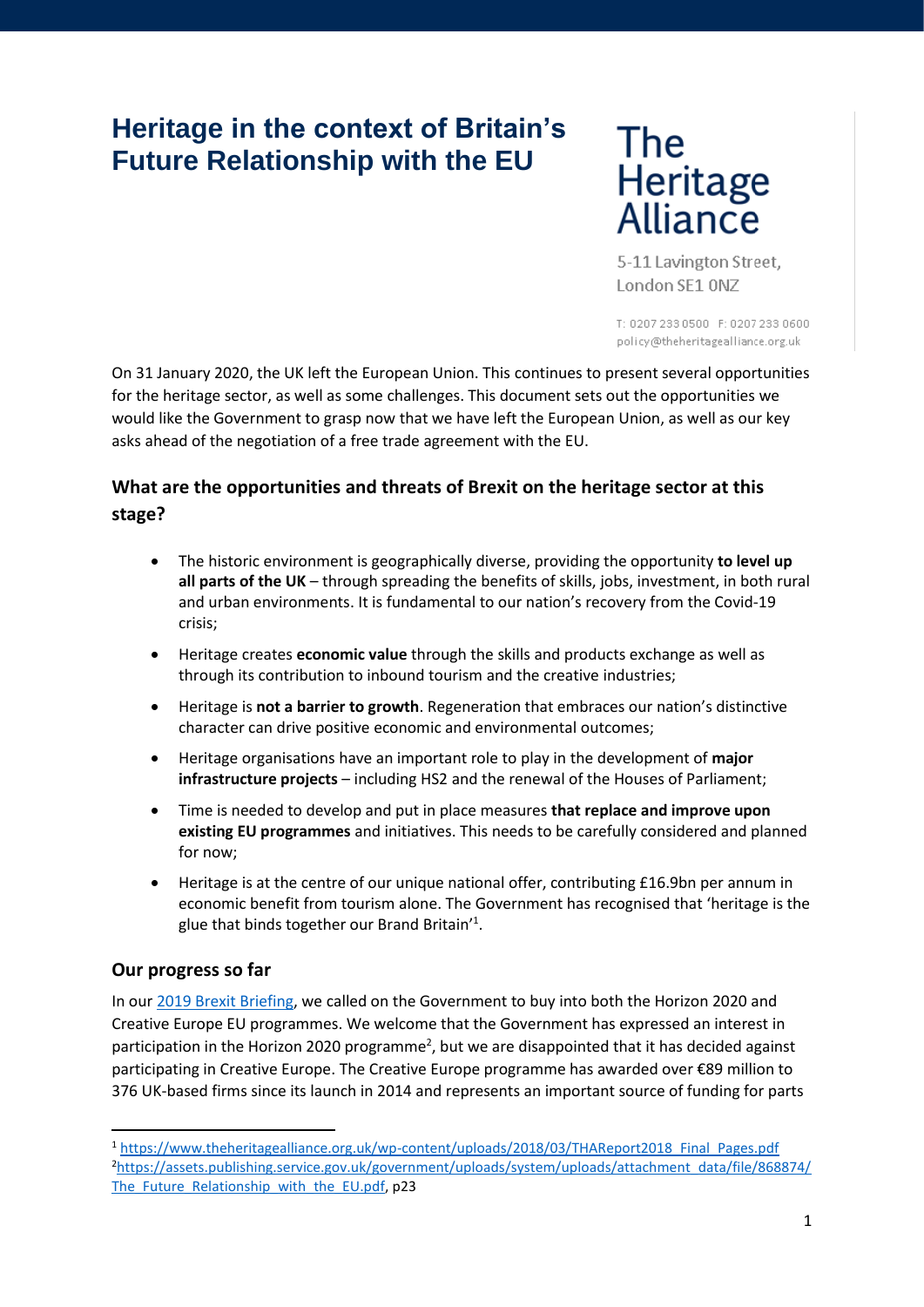of our sector. We would also welcome further clarity on future participation in Erasmus Plus and Interreg, which have been important areas of funding for the heritage sector over the last decade.

Elsewhere, we have published briefing notes on th[e Environment Bill,](https://www.theheritagealliance.org.uk/wp-content/uploads/2020/02/Environment-Bill-Second-Reading-HOC-Briefing.pdf) the [Fisheries Bill,](https://www.theheritagealliance.org.uk/wp-content/uploads/2020/02/Fisheries-Bill-Briefing-Second-Reading-House-of-Lords-2020.pdf) and the [Agriculture Bill.](https://www.theheritagealliance.org.uk/wp-content/uploads/2020/02/The-Heritage-Alliance-Briefing-Agriculture-Bill-2020.pdf) We are particularly concerned with the Environment Bill. In its current form, Part 1 of the Bill excludes heritage. This means that monitoring and reporting under the Bill, and future Environmental Improvement Plans, would not be required to cover the historic features and structures in our landscapes, which are inseparable from the natural world.

## **Opportunities to grasp**

Leaving the EU provides new freedoms for the heritage sector to grasp – from improving the way heritage is treated in legislation to better, more targeted, funding.

### **VAT reform**

Leaving the EU offers the opportunity to apply reduced rates of VAT in the UK. The Chancellor has already used this new power to remove the so-called "tampon tax" from the start of January 2021. There is now an important opportunity to do the same to resolve the perverse disparity between 20% VAT on repair, maintenance and alteration of buildings and 0% VAT on new builds. This would remove the long-standing disincentive to undertake essential remedial work on historic buildings and assist thousands of private owners across the country in caring for their homes and business premises, enhancing employment and traditional heritage skills.

In light of the COVID 19 crisis, this reform would provide much needed support to the sector. By encouraging capital projects through a lower VAT rate, small organisations of specialist builders and craftspeople will be able to find more work and continue to support the longevity of the sector. These small organisations also provide the spaces for training skilled craftspeople; without a new generation of specialist workers, our unique historic environment will be under threat. This will have a positive impact across both the heritage and construction sectors, creating jobs and supporting vital industry.

The maintenance and repair of listed buildings also has a key part to play in reaching the Government's net zero target. A recent Historic Environment Forum Heritage Counts report found that we can reduce the carbon emissions of historic buildings by over 60% by 2050 through refurbishment and retrofit. The full report can be found [here.](https://historicengland.org.uk/content/heritage-counts/pub/2019/hc2019-re-use-recycle-to-reduce-carbon/)

### **Redesigning Agricultural Subsidies**

The Government's intention to replace the CAP with its own scheme, the Environmental Land Management Scheme, offers the opportunity for the Government to consider how heritage protection and engagement could be better served. We welcome the Government's intention to replace blanket subsidies to farmers with money for specific environmental and heritage services. This will provide public money to those providing a public good.

The Environmental Land Management scheme should "incentivise land managers to restore and improve our natural capital and rural heritage" as set out in the Government's 25-Year Environment Plan, by providing sufficient long-term funding to deliver public goods valued by the public.

The Heritage Alliance has produced a briefing on the Agriculture Bill, which can be found [here.](https://www.theheritagealliance.org.uk/wp-content/uploads/2020/02/The-Heritage-Alliance-Briefing-Agriculture-Bill-2020.pdf) We continue to advocate for a sustainable replacement for the CAP, that takes the needs of our sector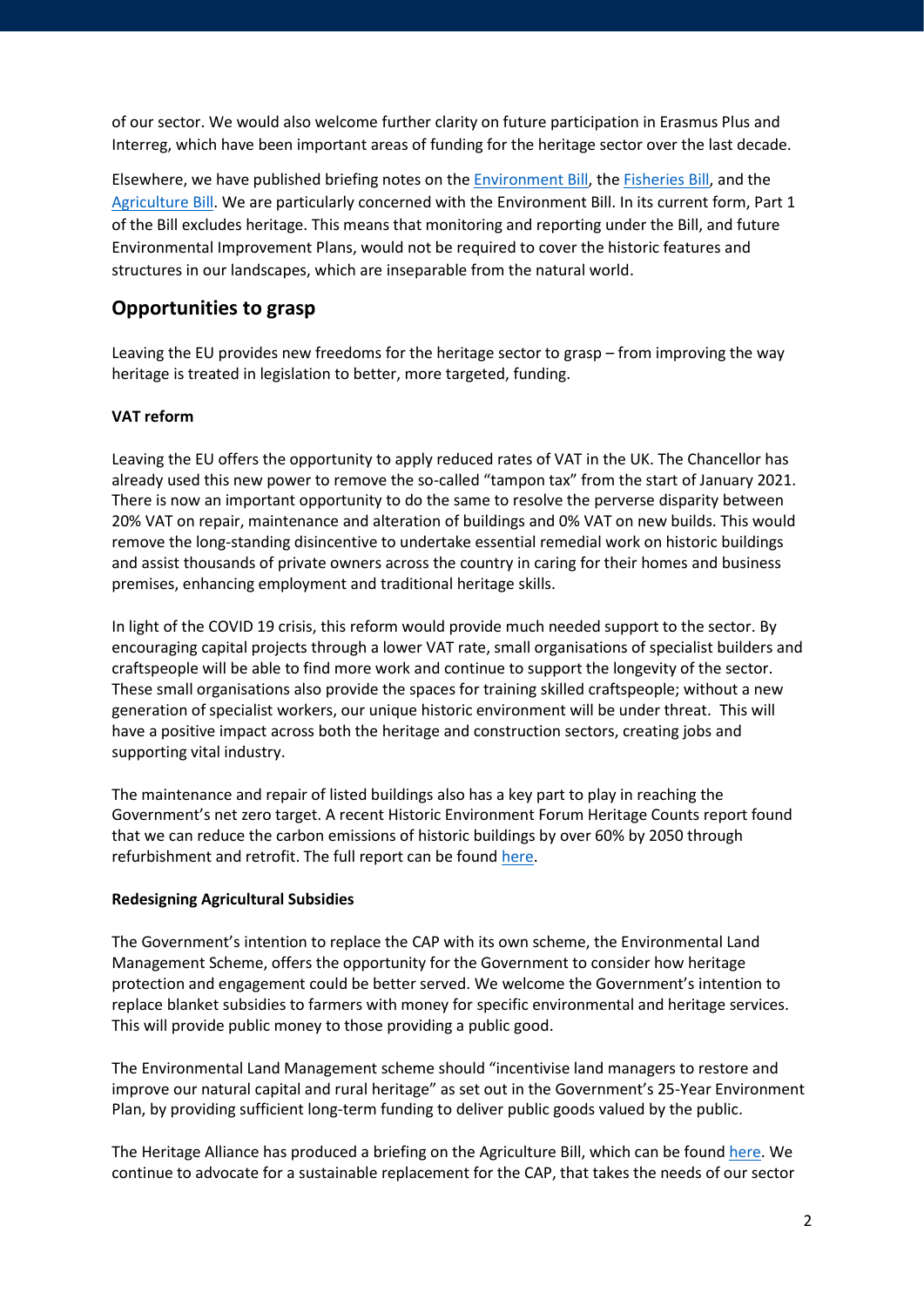into account, through our Rural Heritage Advocacy Group. We sit on the Environment Land Management Scheme stakeholder group and continue to advocate for the historic environment in agriculture planning. We welcome the Fisheries Bill's inclusion of features of archaeological or historic interest within the definition of the marine and aquatic environment.

#### **Working internationally**

Leaving the European Union also offers the opportunity for heritage organisations to think internationally in a new context. Ou[r 2018 International Report](https://www.theheritagealliance.org.uk/wp-content/uploads/2018/03/THAReport2018_Final_Pages.pdf)'s recommendations included funding to facilitate an international skills exchange in a heritage context. As a result, the British Council and the Heritage Alliance launched a pilot travel grant scheme, which aimed to develop mutually beneficial international projects and partnerships for the organisations involved, enabling recipients to undertake an international visit to meet with colleagues and share skills, expertise, and experience.

Schemes such as this demonstrate the value of working internationally, and the Government should look to encourage greater international working in the post-Brexit context through greater funding for such schemes. This has the potential to boost overseas links, economic growth, and deepen the skills base across the UK heritage sector. The new points-based immigration system must not work against our considerable soft power status abroad.

#### **Tailoring Species Regulations**

Tailoring species regulations (in particular bats, but also newts, dormice and the like) to better balance the needs of species, heritage and people is considered an important area for reform. A trial scheme for balancing the protection of newts with other considerations is already underway, and Natural England's 2020 action plan includes plans to expand district level licensing to include other species. We look forward to further developments in this area.

### **Other legislation**

It is important that all Government departments are aware of the potential for unintended consequences for heritage, or the potentially negative and cumulative impact of other legislation going through (e.g. data protection). There are also other sectoral concerns that cross over with our own, such as potential changes to the Package Travel Directive to mitigate the burden of responsibility for small heritage providers, and general legislation affecting charities. There is also some risk that in response to potential economic disruption, planning reforms designed to boost the economy threaten heritage buildings.

#### **State Aid Rules**

Existing State Aid regulations include a specific exemption for heritage conservation. If a new State Aid regime is agreed with the EU, this exemption should not be lost. If no new regime is agreed with the EU, the UK Government should ensure that it continues to support the heritage sector in our work, using the full suite of tools available to it.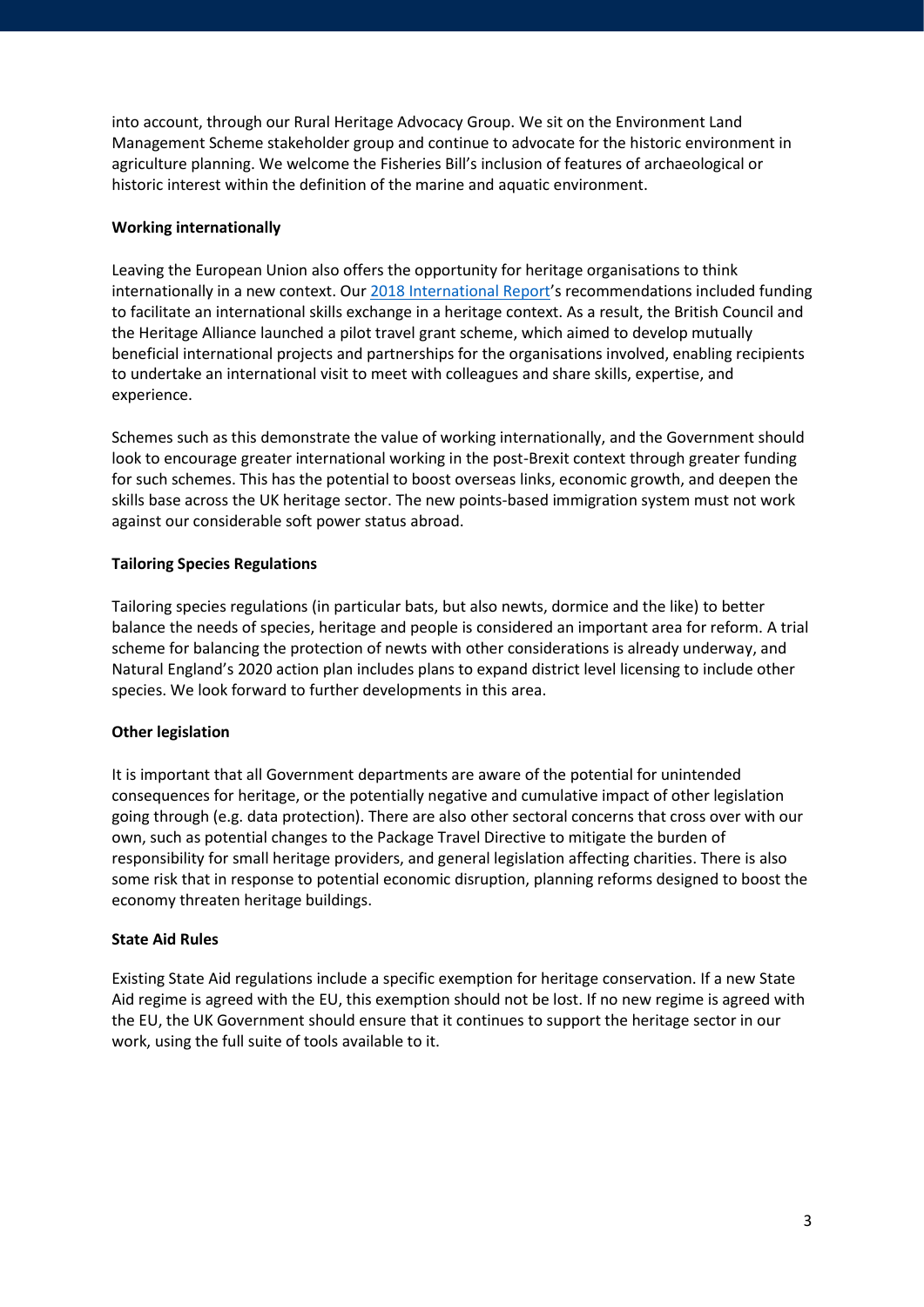# **Key Asks for the Future Relationship**

As mentioned above, our sector makes a significant contribution to the UK economy. Our expertise is world leading and helps to amplify the UK's prestige abroad. As the UK Government negotiates our future relationship with the EU, it should protect and support our sector to be able to fully take advantage of leaving the EU.

- 1. **Funding**: Heritage projects and scientific research received at least £450m in funding via the EU over the last decade<sup>3</sup>, bolstering tourism and saving important parts of our national identity. UK heritage organisations have been very successful in bidding for such funding, but this could be at risk for future programmes. Archaeology ranks top of all sectors in % income from EU sources (38%). As mentioned above, we welcome the UK Government expressing an interest in Horizon 2020, but further collaboration is needed. We would welcome clarification on the Government's commitment to Erasmus, which provides an important link between UK institutions and their counterparts abroad. Heritage should also be included in the development of any cultural and scientific cooperative accords – either with the EU directly or included as part of any bilateral accords with Member States. Further detail on issues related to funding can be found below.
- 2. Skills: There are shortages of UK-based heritage skills<sup>4</sup>. The sector relies upon skilled EU labour and while we are investing heavily in domestic training and retention programmes, we will need EU staff to supplement current demand. Proper arrangements are therefore needed to ensure that heritage organisations can access the best heritage skills from across the EU. We welcome that the Government has added Archaeology to its Shortage Occupation List, but it must go further. Other key heritage professions (e.g. construction, including heritage craft skills) also employ large numbers of EU nationals. For example, in the construction industry, they account for 10% of the workforce<sup>5</sup>. A survey of our members in 2019 found that for over 15% of respondents, more than half of their workforce are EU nationals. Restrictions on their ability to employ EU nationals will have a tangibly negative impact on their ability to work effectively. Further detail on these issues can be found in our [2019 briefing on Immigration.](https://www.theheritagealliance.org.uk/wp-content/uploads/2019/05/Heritage-and-Immigration-Brexit-Briefing.pdf) We are in the process of updating this briefing in light of the recent Government announcements on immigration**.**
- 3. **Goods**: A great number of materials are imported to the UK from the EU to help with the conservation of our built heritage such as specific stone and lime. Equally, scientific and analytical equipment are regularly exported to and imported from the EU. Any free trade agreement that is reached with the EU must include tariff-free access to these materials and equipment.
- 4. **Standards**: We welcome the Government's commitment to the historic environment by putting it on an equal footing with the natural environment in the 25 Year Environment Plan. It should also uphold certain other European standards. Certain EU Directives are important to the heritage sector, including the Air Quality Directive and the Habitat Directive. Equally, the Government should uphold the commitment to undertake Environmental Impact

<sup>&</sup>lt;sup>3</sup> (2007-2016) See *Historic England research* compiled by Euclid: 'Assessing the European Union's contribution to England's historic environment' Project No: 7541.

<sup>&</sup>lt;sup>4</sup> See **Historic England report from April 2019** (skills gap/needs in the Heritage Sector) for further information.

<sup>5</sup> Data from the ONS: [Migrant Labour Force within the UK's Construction Industry](https://www.ons.gov.uk/peoplepopulationandcommunity/populationandmigration/internationalmigration/articles/migrantlabourforcewithintheconstructionindustry/august2018), August 2018.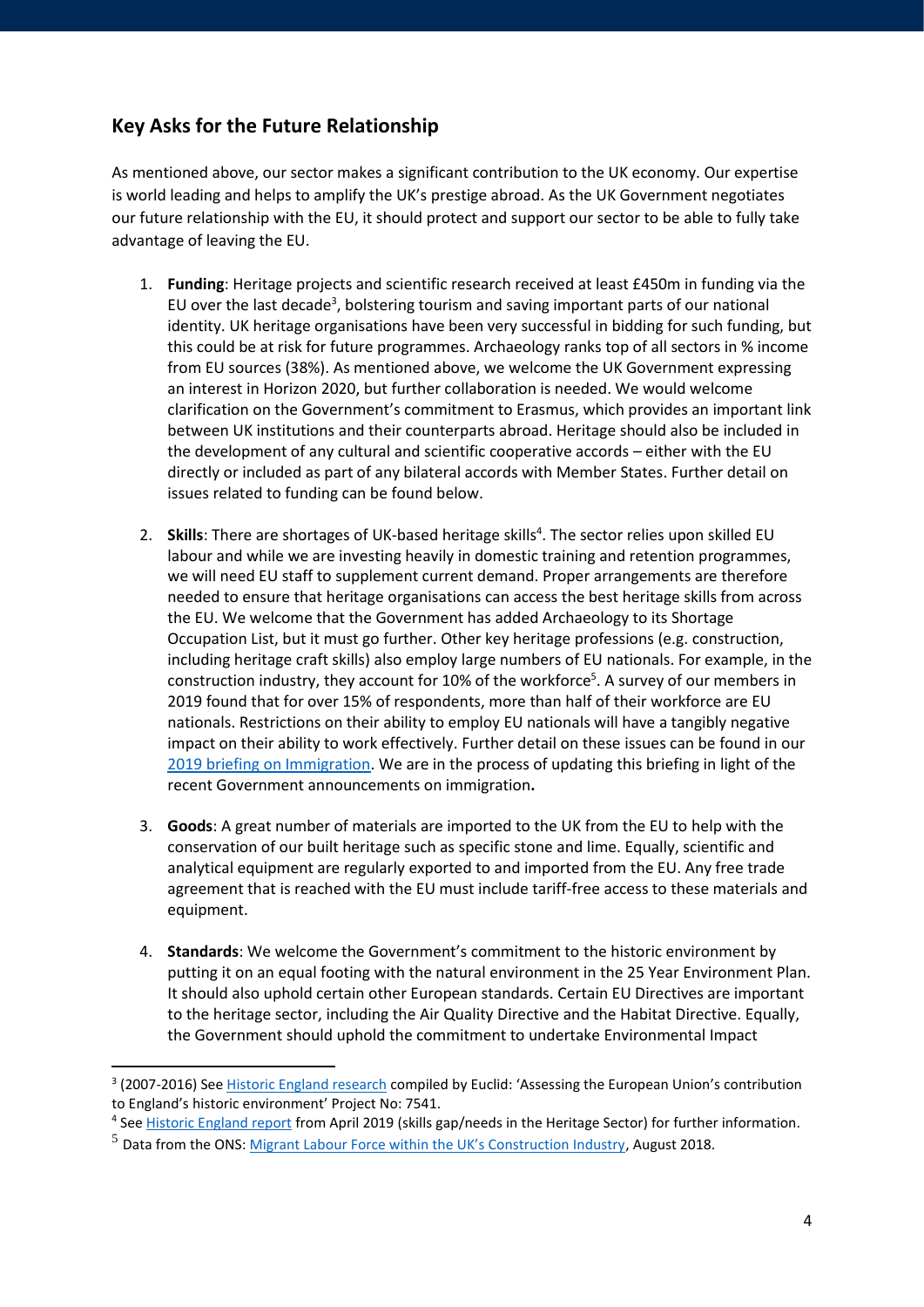Assessments and Strategic Environmental Assessments. These assessments ensure that the heritage of sites is considered at an early stage in the planning process.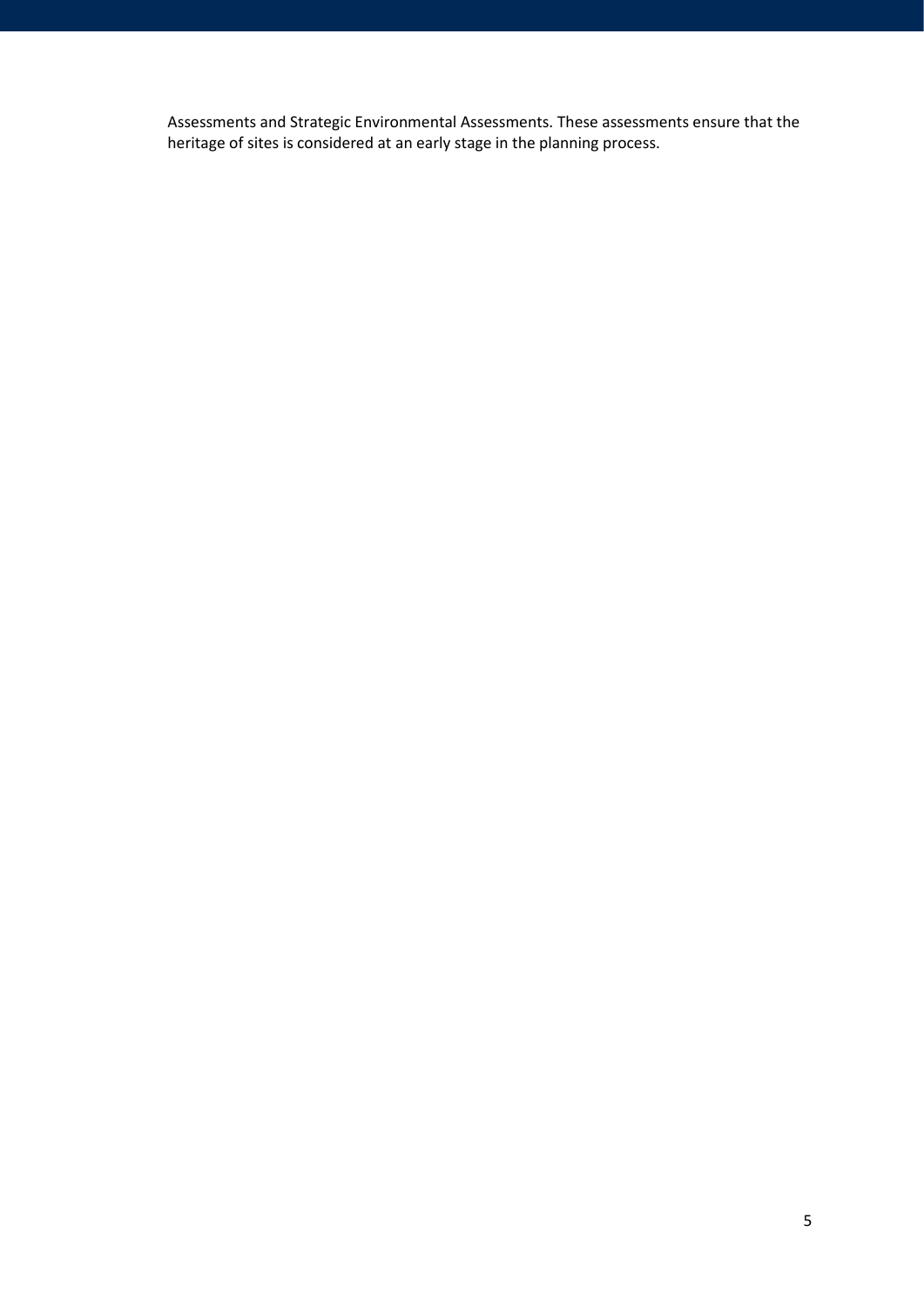# **Funding**

Heritage focused or related projects received a minimum of £450m in EU funding in the period from 2007-2016, and this is likely to be an underestimate.<sup>6</sup> **The Government should participate in the next Horizon programme, and replace the EU funding where it can.**

## **Horizon 2020/Research Funding**

Horizon 2020 is an EU Research and Innovation programme with nearly €80 billion of funding available over 7 years (2014 to 2020). As of September 2018, the UK had secured €5.5 billion of funding (13.5% of the total).

Horizon 2020 and its predecessor schemes (e.g. Seventh Framework Programme) have invested significant sums of money in transnational historic environment research. This research has delivered positive outcomes for heritage disciplines and helped us understand and develop community engagement in heritage.

Here are the headline figures for heritage science as an example:

### **1998-2014 Summary**:

- The EU invested €121.27 million in heritage science research, which equates to **roughly £108 million** today's exchange rate [figures from analysis of CORDIS database - FP5, FP6, FP7];
- UK Research Councils invested **£60.78 million** in heritage science research (including Science-Based Archaeology) [figures from Research Councils and analysis of Gateway to Research projects].
- Of a total investment between 1998-2014 of approximately £168.78 million, UK Research Councils contribution amounted to 36% of the total.

The Government should explore buying into Horizon 2020 and its successors to **enable continuing access for UK research institutions to EU-funded transnational projects**. There is also the need to develop capability/infrastructure investment where we have depended on access to European equipment. Norway and Israel have already adopted this approach, with Switzerland having the agreement most favourable to research.<sup>7</sup> In all cases, heritage should be included in the development of any cultural and scientific cooperative accords, with either the EU or bilaterally with Member States.

There are also other funding programmes which benefit heritage and again the UK ought to consider buying into these:

- There was nearly **€29m** via the **Interreg** programme;
- There was **€2.5m** via the **Erasmus+** programme for education and training;
- There was **€68,000** from the **Europe for Citizens** programme, which focuses on projects related to the history of Europe and the EU, and on democratic engagement and civic participation.

<sup>&</sup>lt;sup>6</sup> See **Historic England research compiled by Euclid: 'Assessing the European Union's contribution to England's** historic environment' Project No: 7541.

 $7$  The bilateral package of agreements between Switzerland and the EU includes a specific agreement on research and science.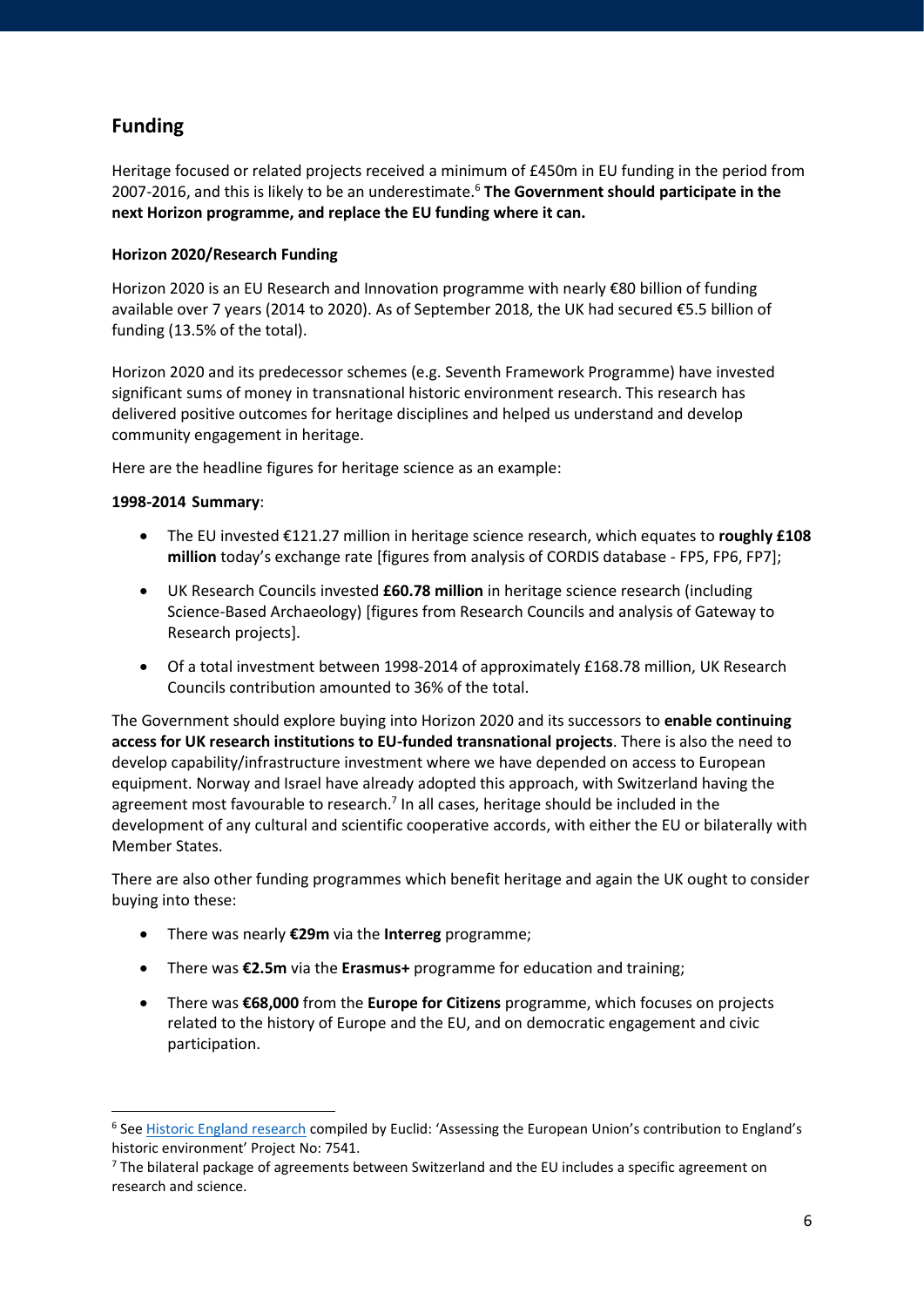A May 2017 report from The Academy of Medical Sciences, British Academy, Royal Academy of Engineering considered EU funding by academic discipline<sup>8</sup>. In terms of relative importance (i.e. research grant income from EU government bodies as a share of total research grant income from all government, local authority, and hospital funding sources), the report found that archaeology proportionately benefitted the most, receiving 38% of its research income from the EU. Other disciplines of interest to the heritage sector also have large parts of their total research investment from the EU, including built environment & planning (at 21%) and Classics (at 33%).

## **CAP Funding**

For the period 2006-14-2020 the European Agricultural Fund for Rural Development, including LEADER, has allocated c.£280m for agri-environment schemes and rural projects with a heritage component in England. Since 2015, an additional £30m has been committed to heritage under the Countryside Stewardship Scheme.

This has delivered specific heritage benefits including:

- Over 1,000 scheduled monuments removed from the Heritage at Risk register;
- 24,000 further heritage assets, covering 355,000 hectares, entered into positive management regimes which actively maintain them;
- 44,000 additional, nationally important but un-scheduled, heritage assets on agricultural holdings given basic protection from destruction through scheme cross-compliance measures.
- Over 5 million square metres of traditional farm buildings maintained in weatherproof condition.

Funding levels need to be sustained (and preferably enhanced) with the historic environment fully integrated into ELMs to deliver public benefits. We are pleased that the 25 [Year Environment Plan](https://www.gov.uk/government/publications/25-year-environment-plan) takes an integrated approach, seeing the natural and historic environments as inseparable, and giving parity of approach to both, which has translated across into the Agricultural Bill. In contrast, the drafting of the Environment Bill, which provides a statutory basis for the 25 Year Environment Plan and future Environment Improvement Plans, excluded the historic environment from its definition of "natural environment", as mentioned above. Heritage and nature conservation are two sides of the same coin (think heritage barns and bats for example). It is more effective and cost efficient to deliver both in a co-ordinated way. All Government departments should recognise the value of **heritage as a public good.**

### **Regional Development Funding**

The Government should clarify how funding for the sector received via the EU will continue after Brexit. To maximise the impact of the UK Shared Prosperity Fund, it **should recognise heritage as a driver for regeneration** and **reflect this in its design** – allocating funds to ensure all projects benefit heritage wherever possible.

The European Regional Development Fund is a particularly important source of match funding for heritage projects, especially in former industrial and urban areas in need of regeneration. With loss of this funding we risk a disproportionate impact on deprived areas.

<sup>8</sup> [https://royalsociety.org/~/media/policy/Publications/2017/2017-05-technopolis-role-of-EU-funding](https://royalsociety.org/~/media/policy/Publications/2017/2017-05-technopolis-role-of-EU-funding-report.PDF)[report.PDF](https://royalsociety.org/~/media/policy/Publications/2017/2017-05-technopolis-role-of-EU-funding-report.PDF)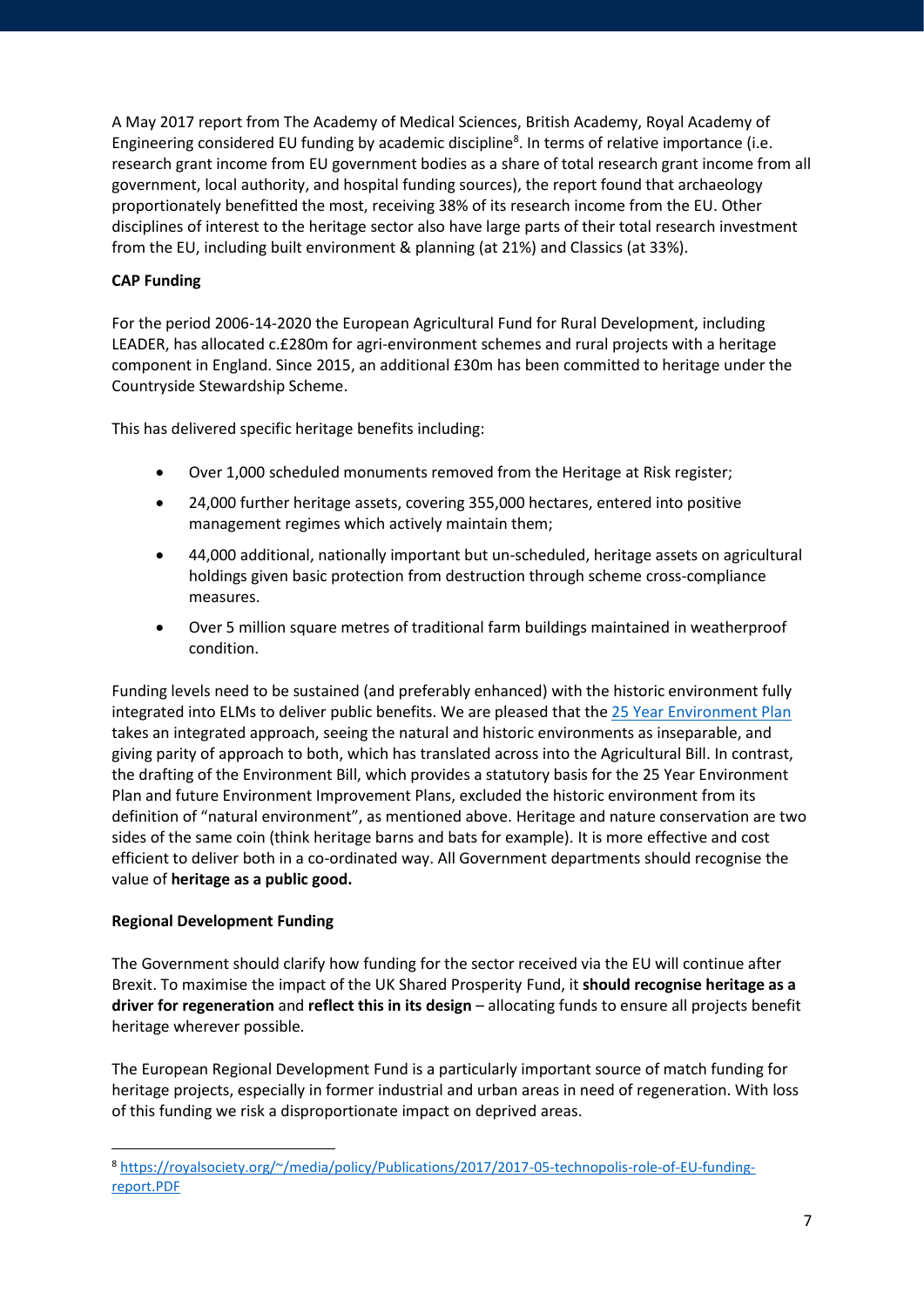We do not (yet) have an accurate figure for the amount invested in heritage projects over the last ten years but we know that it is substantial and certainly well in excess of the £56m that we have been able to identify thus far. Other sources of funding benefit museums, cultural and academic institutions aside from the specific ones mentioned here. These may not come up in heritage calculations such as the Euclid report<sup>9</sup>, so figures are always likely to be an under rather than overestimation.

The EU has represented an important source of funding across the heritage sector, and the UK Government should either negotiate continued access to programmes (e.g. Horizon 2020) or replace this funding itself, to ensure it does not risk the continued preservation of our treasured national heritage.

<sup>&</sup>lt;sup>9</sup> As above, see [Historic England research](https://historicengland.org.uk/content/docs/research/assessing-eu-contribution-to-englands-historic-environment-pdf/) compiled by Euclid: 'Assessing the European Union's contribution to England's historic environment' Project No: 7541.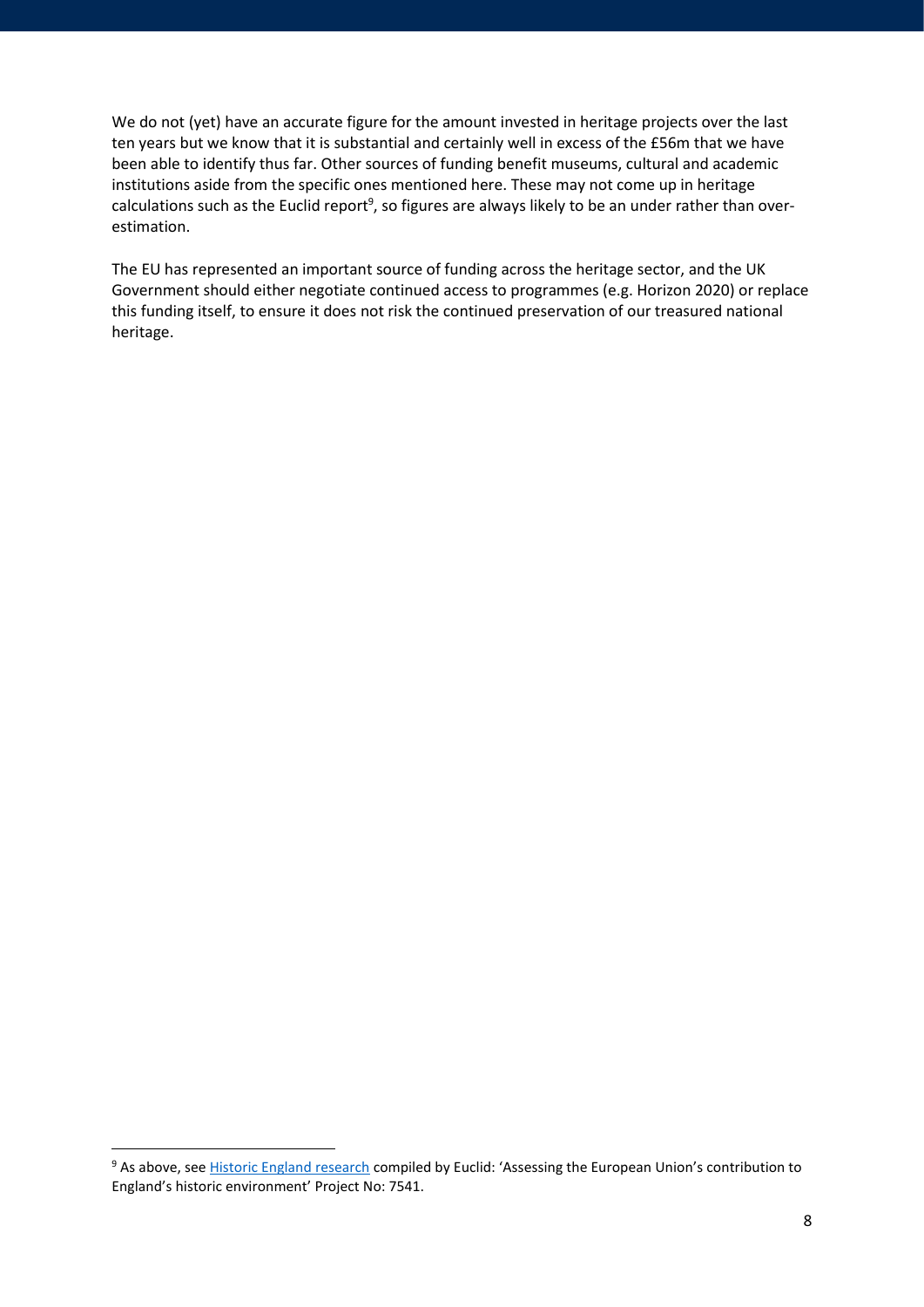## **Skills**

## **People**

There are significant numbers of EU citizens that work in the heritage sector in England in a variety of capacities, as well as UK companies and citizens that work on heritage in other EU countries. This two-way exchange of expertise and labour is extremely important to our sector.

As a part of its levelling up agenda, the Government has committed to a series of large infrastructure projects across the UK. Large projects, such as HS2, will highlight the UK's heritage skills shortage. HS2 and major road improvements (such as the A303 at Stonehenge) will require archaeologists; conservators will be required at large conservation projects at the Palace of Westminster, Clandon Park, and Wentworth Woodhouse. These projects will be delivered more quickly by leveraging the value of skilled EU nationals right across the UK. Many professions in the sector are highly-skilled, but not highly-paid. The Government should recognise this fact by relaxing salary thresholds for key heritage professions – otherwise we are at risk of not being able to fill highly-skilled positions, putting our heritage at risk.

### **Construction**

Data from the Migrant Labour Force with[in the UK's Construction Industry](https://www.ons.gov.uk/peoplepopulationandcommunity/populationandmigration/internationalmigration/articles/migrantlabourforcewithintheconstructionindustry/august2018) in August 2018 revealed that:

- Non-UK nationals accounted for 13% (109,000) of workers in the UK's construction of buildings sub-sector: 8% were born in EU accession countries (EU countries who joined in 2004 and 2007), 3% non-EU nationals and 2% EU15 (from countries who joined the EU before 2004) and EU Other nationals (excluding the UK).
- In London and the South East, the percentage of the workforce made up of EU nationals is considerably higher. Non-UK nationals accounted for 40% (70,000) of the construction of buildings workforce in London; 28% were EU accession countries nationals, 8% were non-EU nationals and the remaining 5% were from the rest of the EU.

Given the severity of the skills shortages we already face, **the retention of these workers is a critical concern for the industry.** [£7.1bn](https://historicengland.org.uk/content/heritage-counts/pub/2019/heritage-and-the-economy-2019/) in GVA was generated by heritage-related construction activities in England in 2018.

Historic/traditional (pre-1919) buildings require a labour force with traditional skills. There are **roughly 5.5 million traditional buildings in England**. Over the last 10 years, the skills gap to meet demand has ranged from about 85,000 to 110,000 people, with a significant proportion of the gap related to contractors using traditional materials. There is an ageing demographic in the traditional heritage skills workforce, and any difficulty in working with EU workers after the end of the transition period will cause delays and cost issues. Many of those that work in the sector are freelancers or self-employed, and the economic fallout of the COVID epidemic is likely to put many of these small enterprises at risk, further compounding the skills shortage, and risking important national conservation projects.

While the UK Government can meet some of this skills shortage through increased UK-based training and apprenticeships, this will inevitably have a time-lag as more UK-based workers are upskilled, and we will therefore still need to draw on skilled labour from EU countries. While we welcome that archaeology has now been recognised on the Shortage Occupation List, other professions, such as construction (including heritage craft skills) should also be placed on the list. As we transition to a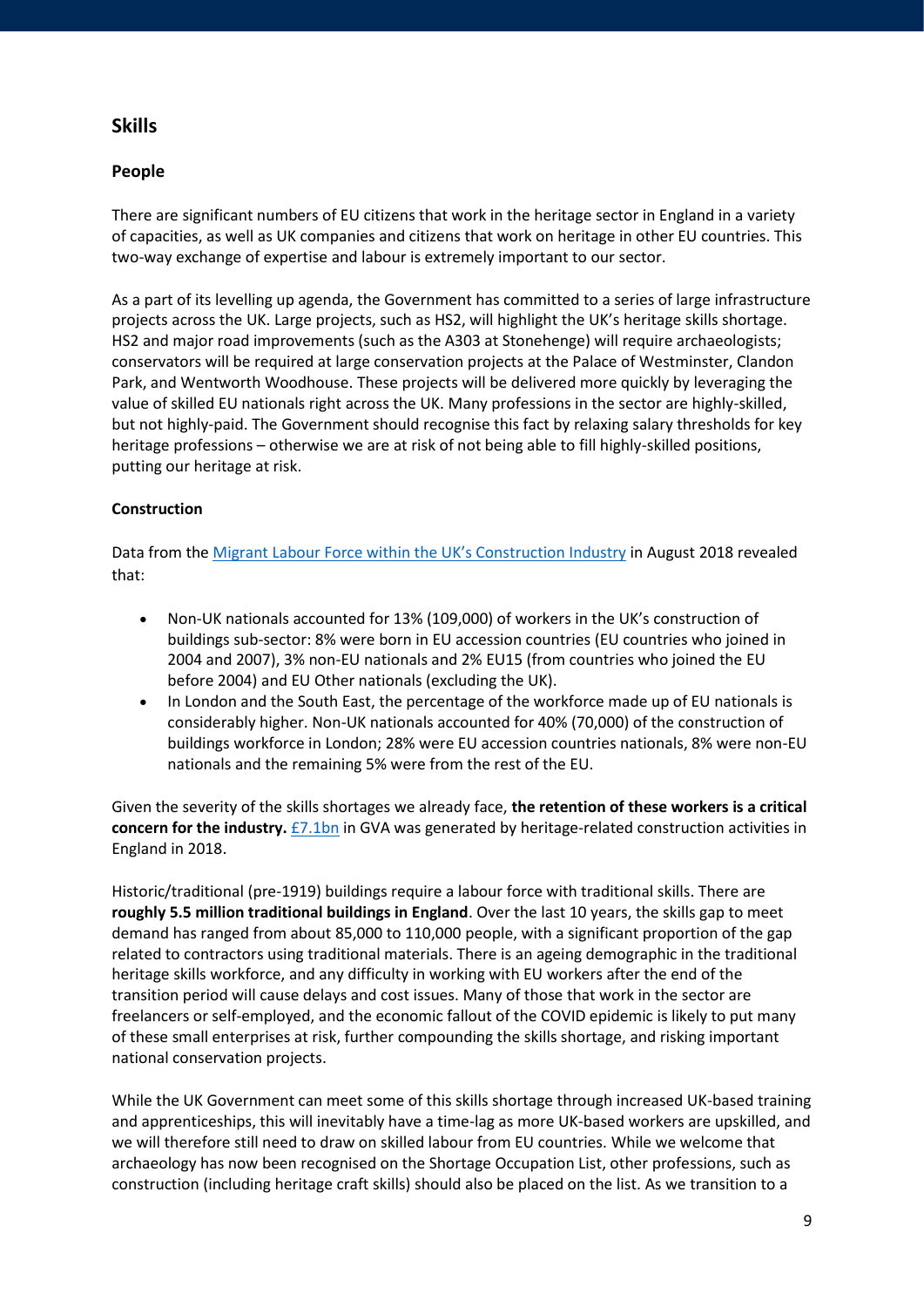post-COVID economy, we will need to ensure that these skills gaps are filled, to boost the long-term productivity of our sector.

#### **Seasonal Labour**

Many tourism-based heritage organisations rely on some form of foreign seasonal staff. The August 2019 [ONS report on migrant labour force within the tourism industry](https://www.ons.gov.uk/peoplepopulationandcommunity/populationandmigration/internationalmigration/articles/migrantlabourforcewithinthetourismindustry/august2019) estimated 238,000 temporary workers in the tourism sector (and this is likely to be an underestimation), and 11% of them are non-UK nationals. **The Government must provide some way for heritage organisations to employ these "low-skilled" workers for them to be able to continue to survive.** Inaccessible "low-skilled" labour coupled with the impact from COVID will seriously undermine the ability of many heritage organisations to survive.

A recent provisional Historic Houses survey showed that 25% of their members employed 5 or more EU nationals in the businesses on their properties. For over 17% of respondents to the survey, seasonal workers made up 10-40% of their total workforce in peak seasons.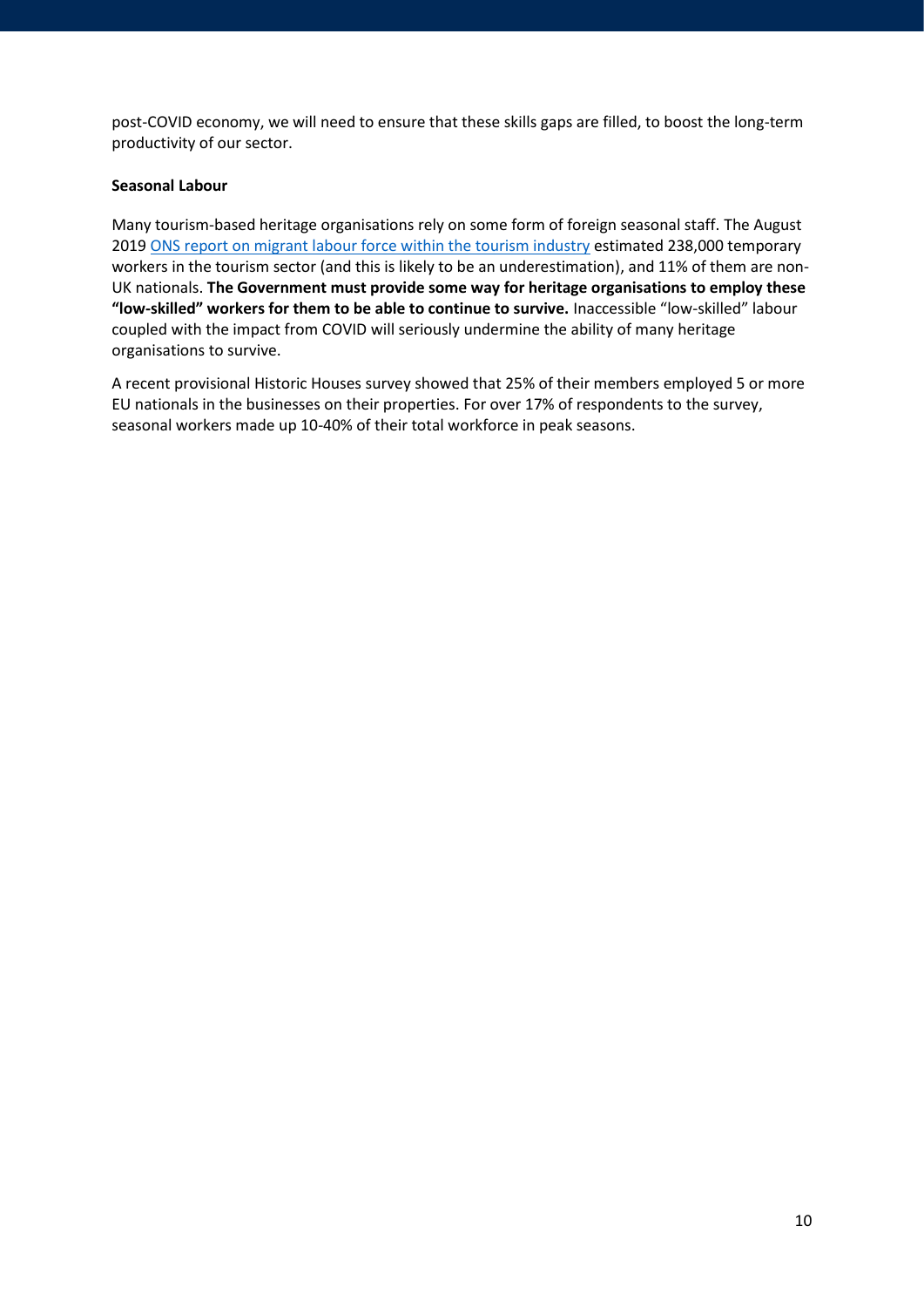# **Goods**

## **Materials**

Many materials are imported from the EU for conservation work. If a punishing tariff-regime is placed on these materials, there is a risk that UK-based heritage conservation businesses will simply no longer be able to continue. Highly imported materials include:

- Specialist conservation glass, including cylinder glass and vacuum glass (from Germany and Japan);
- Stone, particularly granites and marbles. Marble and other decorative stones come from Italy and Greece in large quantities. Many types of stone and brick also derive from Belgium and the Netherlands;
- Water reed for thatching from Europe or via Europe (Austria, Hungary, Turkey); some rye and wheat straw comes from Poland;
- Lime as there are currently no UK manufacturers of hydraulic lime. Natural hydraulic limes are imported from France, Germany and Italy;
- Clay plaster (from Germany);
- Pozzolans (from Italy, Spain and Greece).
- Wood fibre (and calcium silicate) insultation materials and 'green' ancillary products used in retrofit (mostly from Germany);
- A lot of timer and timer-based products come from European countries (including oak from France). 92% of softwood timber imports come from the EU;
- Conservation grade materials such as Polaroid B72, Klucel (from North America) and Tylose (from Germany);
- Zinc, stainless steel and copper (for roofing); new lead (which has to be added to make up the shortfall on recycled lead);
- Roofing materials, notably mudstones from Argentina and Brazil, and several different metamorphic slates from Spain, Portugal and Belgium;
- Cedar shingles (most are imported, usually from North America);

### **Equipment**

**Very little scientific and analytical equipment or consumables are produced in the UK**. Well over half the total spend on equipment is non-UK based, so if tariffs are imposed, there is the potential for costs to rise dramatically. Equally, tariffs must not make it uncompetitive for UK-based companies specialising in scientific and archaeological equipment to export their products to EU countries.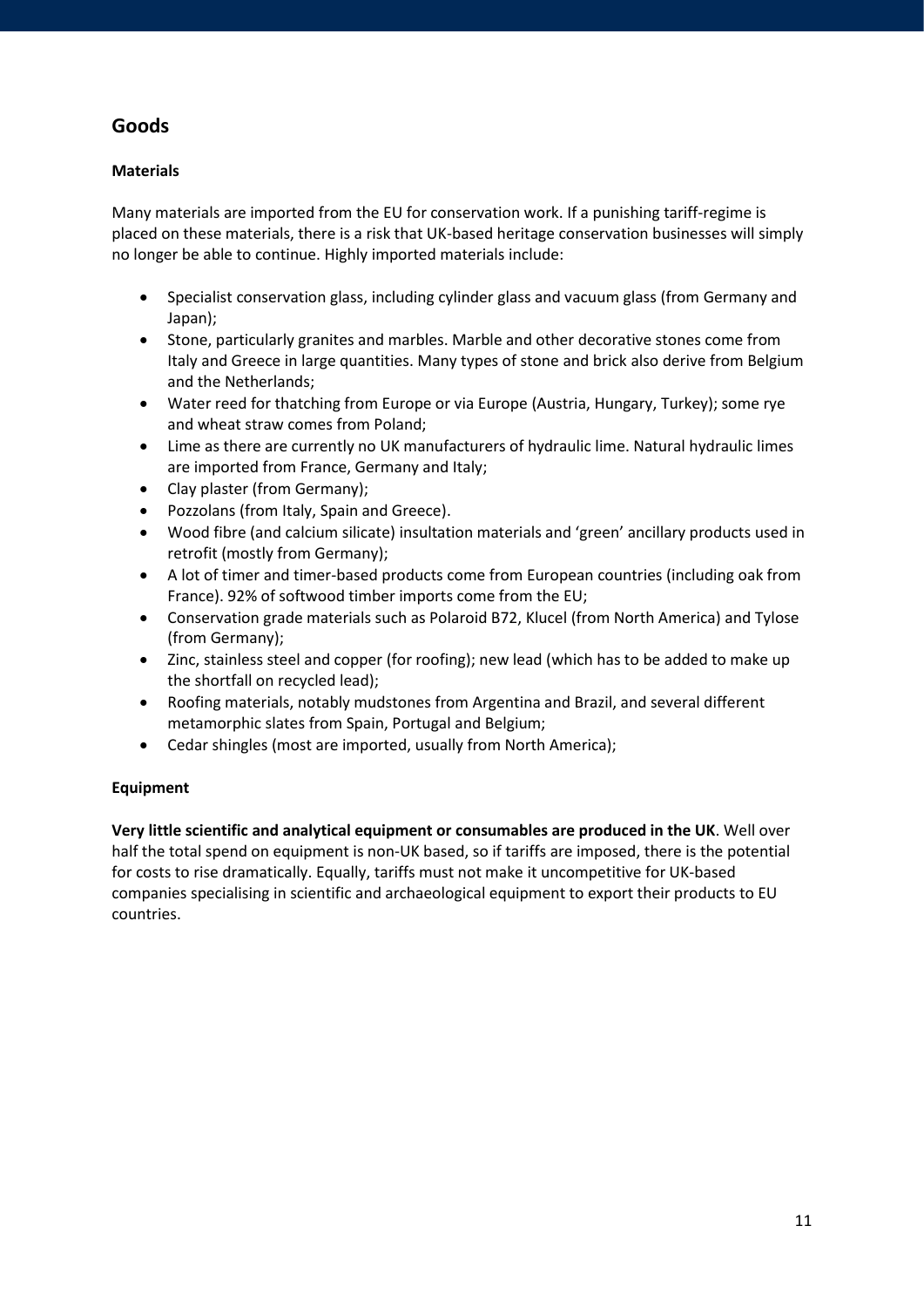# **Standards**

Responsibility for heritage rests with individual Member States, but there are some important EU legislation and conventions including:

- Air Quality Directive (Directive 2008/50/EC)
- Water Framework Directive (Directive 2000/60/EC)
- Landfill Directive (Directive 1999/31/EU)
- Environmental Impact Assessment EIA Directive (85/337/EEC)
- Habitat Directive (Directive 92/43/EEC) over 1,000 animal and plant species, as well as 200 habitat types, are protected in various ways.

#### **Environmental Impact Assessment and Strategic Environmental Assessment**

For heritage, the crucial measures for retention are **Environmental Impact Assessments (EIA)** and **Strategic Environmental Assessments (SEA).** These derive from an EU Directive and are not formally set out in UK primary legislation. They are implemented through regulations and policy, and the Government should commit to upholding them into the future. Any potential future EIA review should ensure that they are not restructured to more closely follow an 'ecosystem services' approach. This approach would not provide adequate consideration of the historic environment.

EIAs and SEAs are key to ensuring that the impact of development proposals on the historic environment are considered at an early stage of the planning process. This enables schemes to be designed in a way that mitigates adverse heritage impacts and draws inspiration from the archaeological and historic character of the area where the development is taking place.

EIAs and SEAs also help to prevent environmental issues being identified at a late stage of the planning process, which could cause uncertainty and costly delays.

#### **European Conventions**

Conventions like the European Landscape Convention (Florence Convention, 2000), the European Convention on the Protection of the Archaeological Heritage (Valletta Convention, 1992) and on the Protection of Architectural Heritage of Europe (Granada Convention, 1985), as well as the European Framework Convention on the Value of Value of Cultural Heritage for Society (Faro Convention, 2005) and the Convention on Offences Relating to Cultural Property (Nicosia Convention, 2017) are influential on statutory body thinking and in the profession as a whole. Although they do not carry the weight of the Habitats Directive, for example, they are important to our work. These Conventions sit within the fold of Council of Europe, as distinct from the European Council or Council of EU. It will be important to confirm UK membership to the Council of Europe after Brexit.

#### **European Standards**

The following standards need to be maintained:

- BS EN 15757: Specifications for temperature and relative humidity to limit climate-induced mechanical damage in organic hygroscopic materials has been immensely useful;
- BS EN 15999-1: Conservation of cultural heritage: Guidelines for management of environmental conditions (recommendations for showcases used for exhibition and preservation of cultural property)